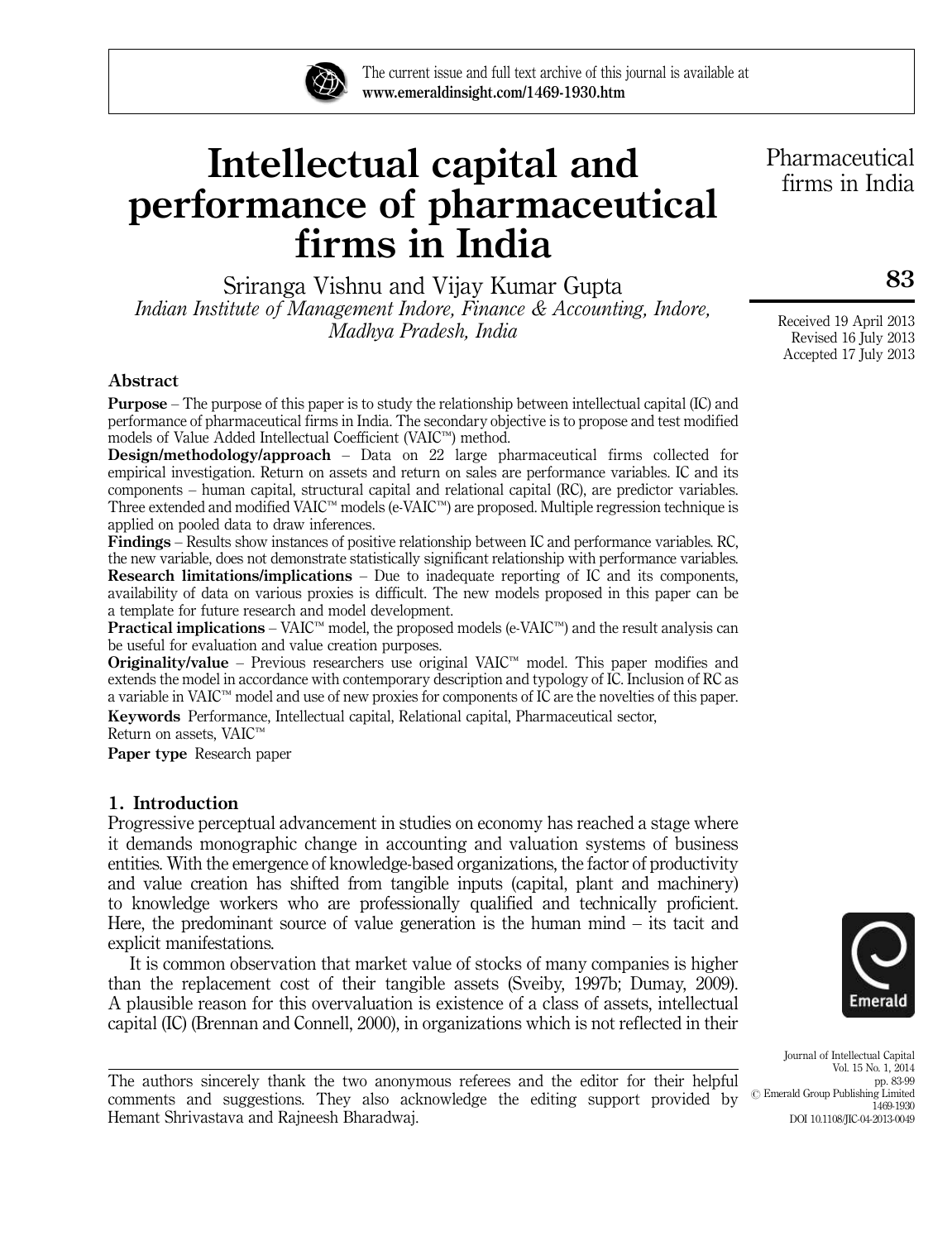accounting report. In germane literature, terms such as IC, intangible assets, invisible resources, intellectual property (IP), etc. have been interchangeably used by scholars.

The existent literature suggests that the relative significance of intangible assets such as human capital (HC), customer relations, brand name, corporate reputation, IP, organizational processes, innovation and patents has increased in knowledge economy. For almost two decades now, IC is occupying prominent position in economic wealth creation of firms. Hence, it is appropriate for organizations to measure and manage their IC for sustained competitive advantage (Bhartesh and Bandyopadhyay, 2005).

This paper evaluates IC–linked performance of large pharmaceutical firms in India. Intrinsically, pharmaceutical industry distinguishes itself with its knowledge-intensive features. It is considered innovative and research-oriented industry with due emphasis on quality of HC, R&D activities, product and process innovation and intellectual proprietorship. All these features make this industry an attractive proposition for research on IC. The pharmaceutical industry in India exhibits similar characteristics with commendable progress in basic infrastructure, range of products and technological advancement. Aspects such as implementation of good manufacturing practices, development of low cost technologies coupled with high quality products remain the major strengths of this industry. Today, an ever increasing number of pharmaceutical firms are in process of seeking drug approvals from regulatory authorities of foreign countries. All these advancements have propelled Indian pharmaceutical industry into the league of top generic pharmaceutical players in world.

Measurement of IC is essential for its management and reporting. Theorists and practitioners have proposed multiple models to measure IC and its components. Sveiby (2010) presents a compilation of 42 such models classified into four broad categories – direct intellectual capital (DIC) methods; market capitalization methods (MCM); return on assets (ROA) methods; and, scorecard (SC) methods. Amongst these, the MCM and ROA methods require aggregate inputs and measure IC at organizational level. In comparison, the DIC and SC methods use individual (component-wise) inputs for finer valuation of IC.

A popular ROA method for studying the impact of IC on corporate performance is the Value Added Intellectual Coefficient (VAIC<sup>TM</sup>) model. This model was postulated by Ante Pulic in 1993 (Pulic, 2004). It measures efficiencies of IC and physical and financial capitals of a firm. More specifically, it assesses human capital efficiency (HCE), structural capital efficiency (SCE) and efficiency of capital employed (CE). Computation of VAIC<sup> $M$ </sup> is based on publicly available data which makes it relatively easy to use. It leads to quantitative and standardized measurement, thereby facilitating cross-sectional analysis. This is an objective method requiring no subjective grading or judgement or weightage (Abdulsalam et al., 2011). The VAIC™ model forms the basis of empirical investigations of this study.

The primary objective of this paper is to measure IC of the selected pharmaceutical firms and study its impact on their performance. To meet this objective, three extended and modified variants of VAIC<sup>TM</sup> model (Pulic, 2004) have been proposed and tested. Consequently, investigation of the new models developed to measure IC is the secondary objective of this paper.

Ante Pulic's VAIC<sup>TM</sup> model measures efficiencies of HC, structural capital (SC) and CE. Although celebrated, VAIC<sup>TM</sup> has been criticized by Stahle *et al.* (2011) for theoretical inconsistencies and non-inclusion of relational capital (RC) in the model. In this study, in sync with the contemporary classification and description of IC,  $VALC^{\omega}$  model has been modified and expanded to accommodate all the three components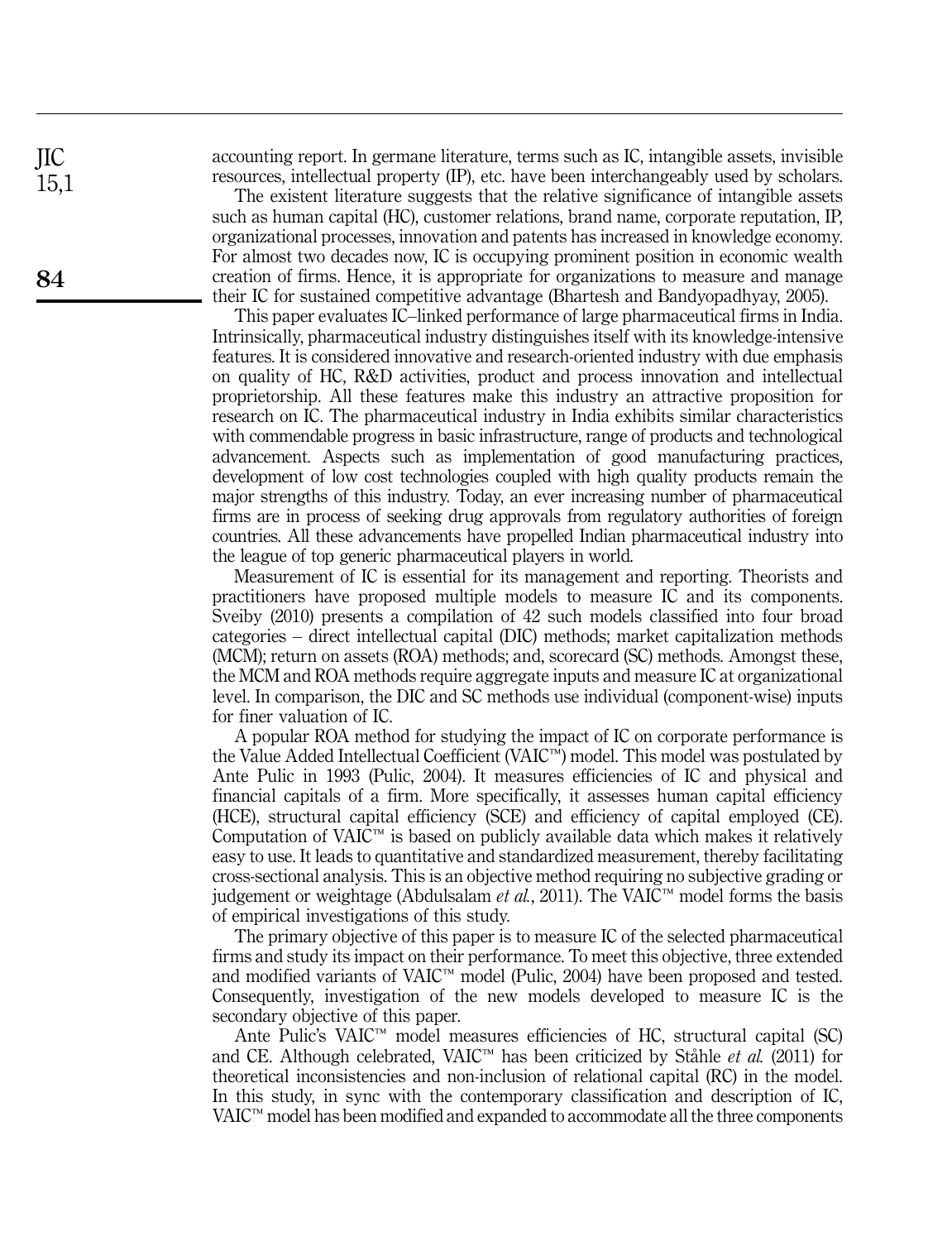of IC – HC, SC and RC. The present work conceptualizes and investigates two efficiency-based models and one intensity-based variant of  $VALC^M$ . Since most of the previous researchers have used VAIC<sup> $m$ </sup> model in its original form (e.g. Mavridis, 2005; Kujansivu, and Lönnqvist, 2007; Tan et al., 2007; Gan and Saleh, 2008; Abdulsalam *et al.*, 2011; Clarke *et al.*, 2011; Maditinos *et al.*, 2011; Mehralian *et al.*, 2012 and many Indian authors), this study is advancement over their work. For academicians and research scholars, this study opens up avenues for development of newer models for measuring IC. The practising managers and external stakeholders may use the models proposed in this paper to estimate IC of their firms.

The organization of this research paper is as follows – Section 2 reviews literature on IC and its linkage with performance of firms in pharmaceutical sector. Relevant research in India has also been discussed. Next sub-section identifies the research gap and proposes research hypotheses. Section 3 primarily reflects upon the research paradigm and methodology, data sample, dependent and independent variables and regression equations. VAIC™ model and the proposed models have also been described in this section. Results and ensuing discussions are the part of Section 4. Finally, Section 5 concludes the study.

# 2. Conceptual framework and hypotheses

# *2.1 IC – a primer*

IC is an evolving field of research and it remains ambiguous as to what constitutes or describes IC. There is problem of plurality in definition of IC. Research scholars such as Edvinsson and Sullivan (1996), Stewart (1997) (cited in Ruckdeschel, 1998) and Bontis *et al.* (1999) have described IC as something related with knowledge, wealth creation and intangibility. The definition of IC adopted in this paper is – "Intellectual capital is the sum of the 'hidden' assets of the company not fully captured on the balance sheet, and thus includes both what is in the heads of organizational members, and what is left in the company when they leave" (Roos and Roos, 1997). This definition subtly indicates towards the explicit and tacit elements of IC.

Congruent to definition, classification of IC also lacks general agreement among the theorists. Multiple components of IC have been identified by researchers such as Brooking (1996), Edvinsson and Sullivan (1996), Sveiby (1997b) and Edvinsson and Malone (1997). However, the typology given by Seetharaman *et al.* (2004) has been used in this paper. They sub-divide IC into three components – HC, SC and RC. This is the predominant classification and is consistent with other taxonomies wherein similar aspects of IC have been classified under different titles. Some authors have used the term "customer capital" in lieu of "RC". Intuitively it is preferable to use "RC" because it encompasses a wider range of relationships.

## *2.2 IC and organizational performance*

Research studies have been conducted across industries and geographical boundaries to study the impact of IC on business performance. Commonly, preferred industries are banking and finance (Mavridis, 2004; Young *et al.*, 2009; Bharathi, 2010; Joshi *et al.*, 2010, 2013; Kamath, 2010; Abdulsalam *et al.*, 2011; Gigante and Previati, 2011), information technology (IT) (Shiu, 2006; Gan and Saleh, 2008; Saleh et al., 2009; Zéghal and Maaloul, 2010; Chang and Hsieh, 2011) and pharmaceuticals (Kamath, 2008; Mehralian *et al.*, 2012; Pal and Soriya, 2012). The research work on IC and firm performance covers varied geographical regions including Australia, Canada, Greece, India, Iran, Japan, Malaysia, the Netherlands, Pakistan, Taiwan, UK and USA.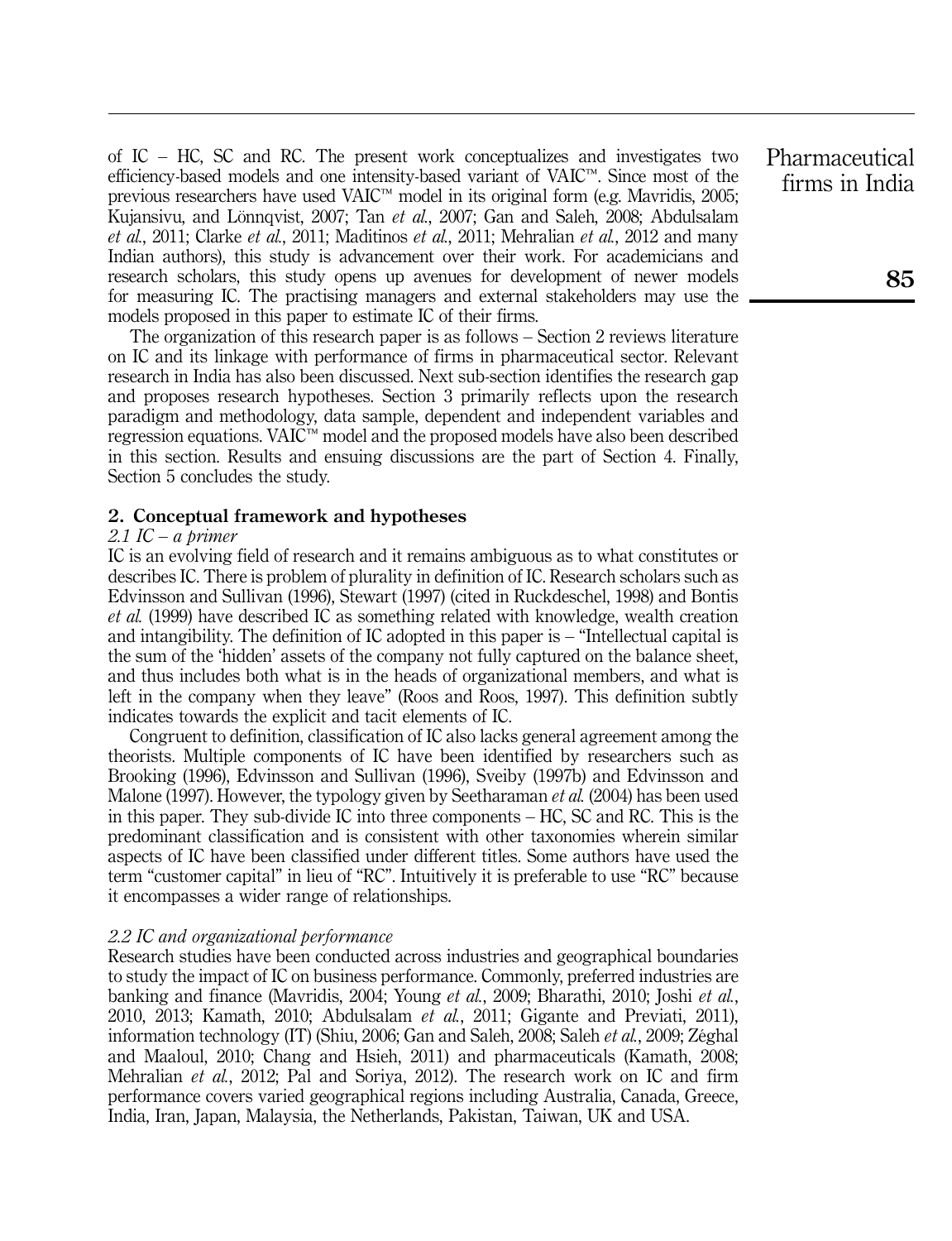Review of extent literature on IC and organizational performance reports mixed results. Some studies have found positive relationship between IC and organizational performance (e.g. Gan and Saleh, 2008; Young *et al.*, 2009; Clarke *et al.*, 2011; Mehralian *et al.*, 2012; etc.). Yet others have reported negative or weak relationship between the two variables (Firer and Williams, 2003; Zéghal and Maaloul, 2010; Abdulsalam *et al.*, 2011; Gruian, 2011).

## *2.3 IC, organizational performance and pharmaceutical sector*

Due to its knowledge-intensive characteristics, pharmaceutical industry is amenable for research on IC. For assessment of IC, questionnaire survey and accounting data-based methods are used. Mehralian *et al.* (2012) have studied the impact of IC on  $performance$  of pharmaceutical industry in Iran. The authors apply VAIC<sup> $m$ </sup> model and report that components of IC have positive relation with just one performance variable – ROA. Further, they find that the major factor influencing organizational performance is physical capital and not IC. Hence, the study fails to establish positive link between IC and performance. Kamath (2008) has used VAIC<sup> $M$ </sup> model to conducted research on Indian pharmaceutical sector. The author concludes that there is insignificant impact of VAIC<sup> $n$ </sup> on performance of firms.

In comparison, the study by Sharabati *et al.* (2010) on Jordanian pharmaceutical sector concludes that the effective management of IC by managers has resulted in positive performance. On a similar note, a research by Bollen *et al.* (2005) on managers of German pharmaceutical firms has revealed that components of IC have positive influence on performance of firms. Based on their findings, the authors advocate inclusion of IP in the models designed for studying IC and performance. Research by Chen *et al.* (2010) on the US healthcare industry establishes positive and significant relationship between IC and performance of firms. In Indian milieu, the studies by Pal and Soriya (2012) and Ghosh and Mondal (2009) have yielded inconclusive results. Both the works report positive relation between IC and profitability (ROA) of a firm. However, the same is not significant in case of IC and productivity (asset turnover ratio) as well as IC and market valuation (market-to-book value).

## *2.4 IC and research in India*

Research on IC is relatively new phenomena in India. Scholars have covered topics such as knowledge management (Thaker, 2001; Swamy, 2004), HC management (Choudhury and Mishra, 2010), strategic environment and IC (Deol, 2009), innovation management (Narvekar and Jain, 2006), measurement of IC (Kannan and Aulbur, 2004; Bhartesh and Bandyopadhyay, 2005; Jhunjhunwala, 2009), IC reporting and disclosure (Kamath, 2008; Bhasin, 2011; Singh and Kansal, 2011) and IC and performance (Kamath, 2007, 2008, 2010; Ghosh and Mondal, 2009; Choudhury, 2010; Murale, 2010; Pal and Soriya, 2012). Most of the researchers have used VAIC<sup> $n$ </sup> model. Industries covered are  $-$  IT, banking and textile and pharmaceuticals. In congruence to the studies conducted world over, researches in Indian context also yield mixed results on  $\text{VALC}^{\text{m}}$  and organizational performance.

## *2.5 Research hypotheses*

As evident from the preceding paragraphs, the extent and extant literature on IC and performance reports disputable results. Both, positive and negative linkages have been found between the two constructs. Concurrent to the global results, studies in India have also reported mixed findings. Moreover, the phenomenon of inconclusive result has been reported at the aggregate level (IC of a firm) as well at the component level of IC.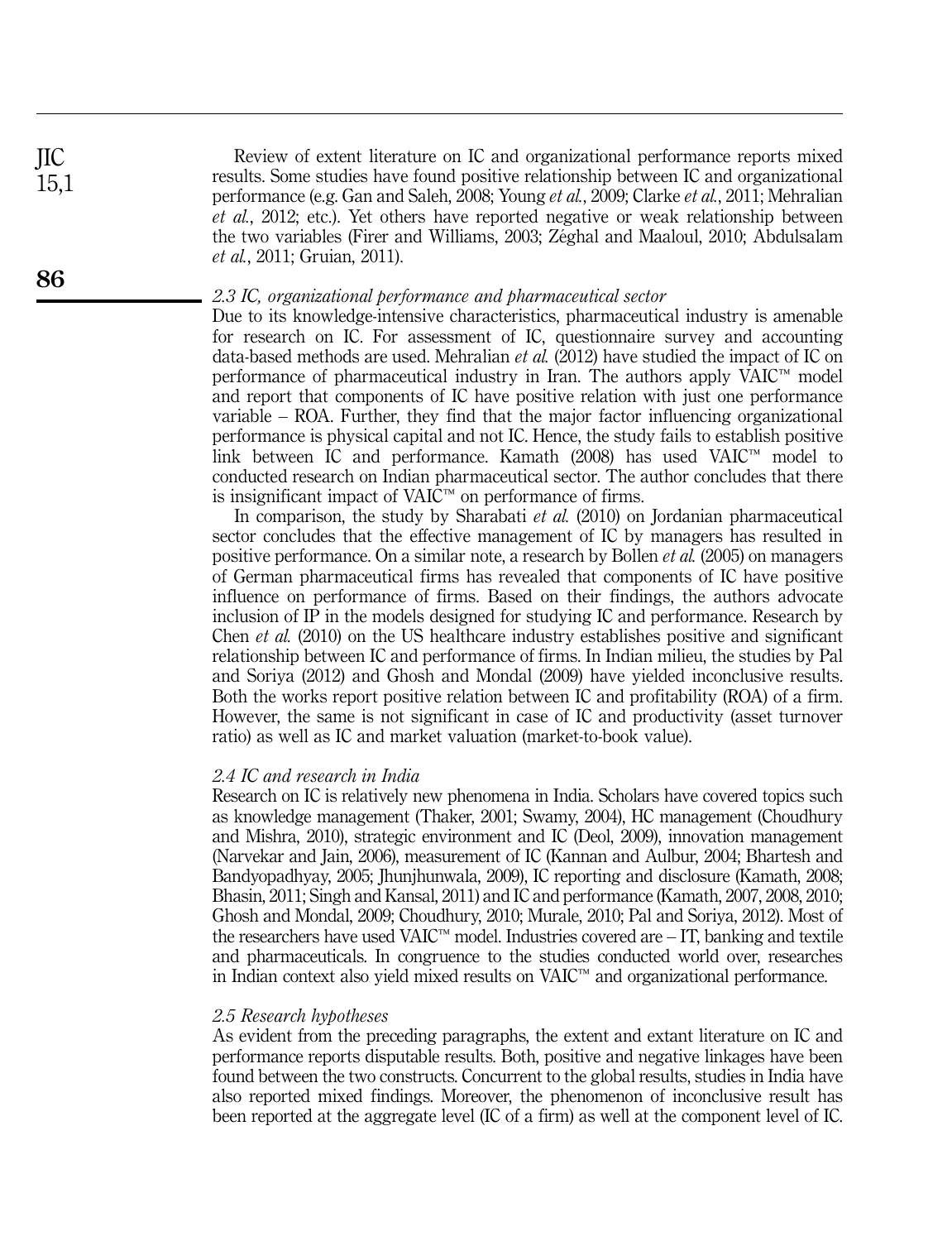The primary objective of this paper is to measure IC of large pharmaceutical firms in India and to study its impact on their performance. VAI $\overline{C}^{\scriptscriptstyle{\text{TM}}}$  model of Ante Pulic  $(2004)$  is the underpinning. However, since VAIC<sup> $M$ </sup> model evaluates only the HC and SC components of IC, it has been modified and extended to incorporate RC as well. Testing of these new models is the secondary objective of this paper. To sum it up, this research paper attempts to measure IC of large pharmaceutical firms in India and study its impact on their performance with the help of three new models being developed and tested in this paper. To address the two research objectives, three testable hypotheses have been developed. The first hypothesis specifically endeavours to understand the impact of IC on performance of pharmaceutical firms in India:

*H1.* IC of pharmaceutical firms in India is positively related to their performance.

In view of inconclusive results; both, at firm and component level of IC, further investigation is necessitated. Thus the second hypothesis is proposed:

*H2.* The components of IC are positively linked to the performance of pharmaceutical firms in India.

Modified and expanded variations of VAIC $\mathbb{M}$  model are being proposed and empirically tested in the study. It is well tuned to prevailing classification of IC and cognizant of the criticism of VAIC<sup>TM</sup>. Specifically it is found that addition of new variables to VAIC<sup>TM</sup> model improves its explanatory power (Clarke *et al.*, 2011; Chang and Hsieh, 2011). Based on this logic, the modified and expanded models explore how efficiency of IC, including RC, affects performance. To address the secondary objective; it is proposed to compare the expounding power of various models. The corresponding hypothesis is:

 $H3$ . The extended and modified VAIC<sup> $m$ </sup> models proposed in this study are a better predictor of IC and performance of a firm in comparison to the VAIC<sup> $m$ </sup> model.

# 3. Research methodology

For addressing the three hypotheses stated in the previous Section 2.5, positivism (also referred to as naive realism) is being adopted as the research paradigm in this paper. According to Wahyuni (2012), research paradigm describes the philosophical outline of the subject being studied and has implications for research design and methodology of the study. The positivist approach being applied in this paper shall lead to deductive inferences (for hypotheses testing), reproducibility of this study and generalization of results. Crossan (2003) enunciates that positivism invariably employs quantitative research methods for investigating the causal relationships. Accordingly, this research is an empirical study wherein quantitative secondary data on 22 large pharmaceutical firms in India has been used. These firms are into bulk drugs production and formulation. The sample data were obtained from "Capitaline" database and Annual reports of the companies. The time period of data sample extends from 2005 through 2011. Only those firms have been selected which meet the criterion of availability of continuous data. For testing the stated hypotheses, OLS regression was applied on the pooled data which was then processed on SPSS18 to determine the strength of relationships among the variables. A brief deliberation on the VAIC<sup> $m$ </sup> model and the proposed models (extended and modified versions of  $VALC^{m}$ ) precedes hypothesis testing.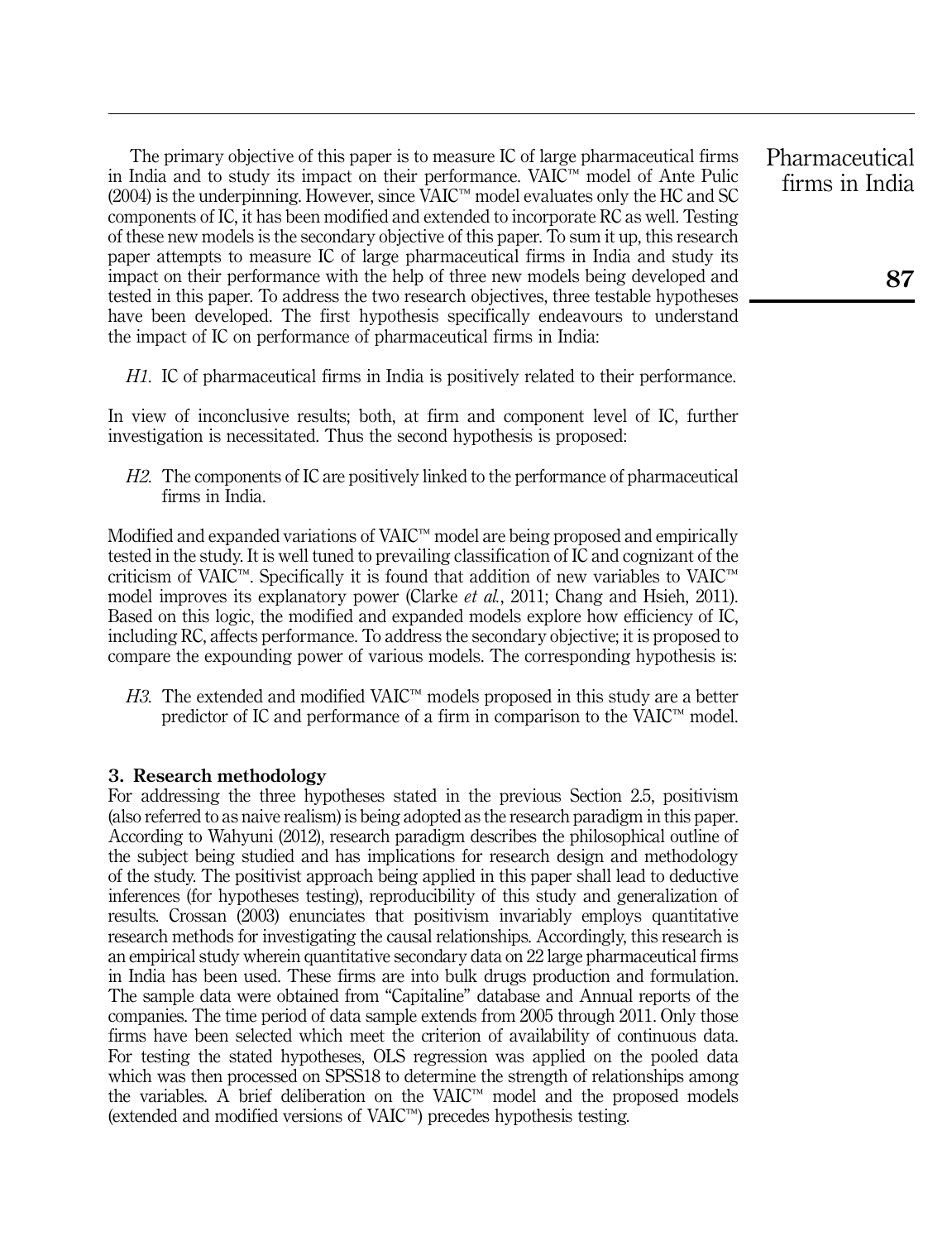*3.1 The VAIC™ model* The VAIC<sup>TM</sup> model evaluates the efficiency of IC and uses the concept of value added (VA) as success parameter of business. Pulic develops an equation to incorporate the elements of HC and SC along with financial and physical capital, i.e. CE. The final equation developed by Pulic is: JIC 15,1

$$
VALCTM = ICE + CEE
$$
 (1)

where,  $VALC^{\pi}$  is the Value Added Intellectual Coefficient; ICE the intellectual capital efficiency coefficient; CEE the capital employed efficiency coefficient. Since ICE is composed of efficiencies of HC and SC:

$$
ICE = HCE + SCE
$$
 (2)

Therefore, on incorporating Equation (2) in Equation (1) we get:

 $VAIC^{TM} = HCE + SCE + CEE$  (3)

According to Pulic (2004), the computation of these variables is done as follows (Figure 1):

 $HCE =$  value added  $(VA)/$ human capital  $(HC)$ 

 $SCE =$  structural capital  $(SC)/value$  added  $(VA)$ 

 $CEE = value added (VA)/capital employed (CE)$ 

#### *3.2 The proposed models*

Ante Pulic's VAIC™ model has definite merit over other methods of measuring IC. It is based on audited financial data, has objectivity and verifiability, and can be used for cross-sectional comparisons (Firer and Williams, 2003). Moreover, VAIC<sup>TM</sup> can readily be used by external stakeholders to assess the intangible assets of a firm. Notwithstanding its popularity, the model has been criticized for producing vague results, especially for capital-intensive companies. The concept of RC has been neglected in this model. The use of SC as a dependent indicator in this model is also problematic (Ståhle et al., 2011).



Figure 1.  $V\textrm{AIC}^{\textrm{TM}}$  model of Ante Pulic

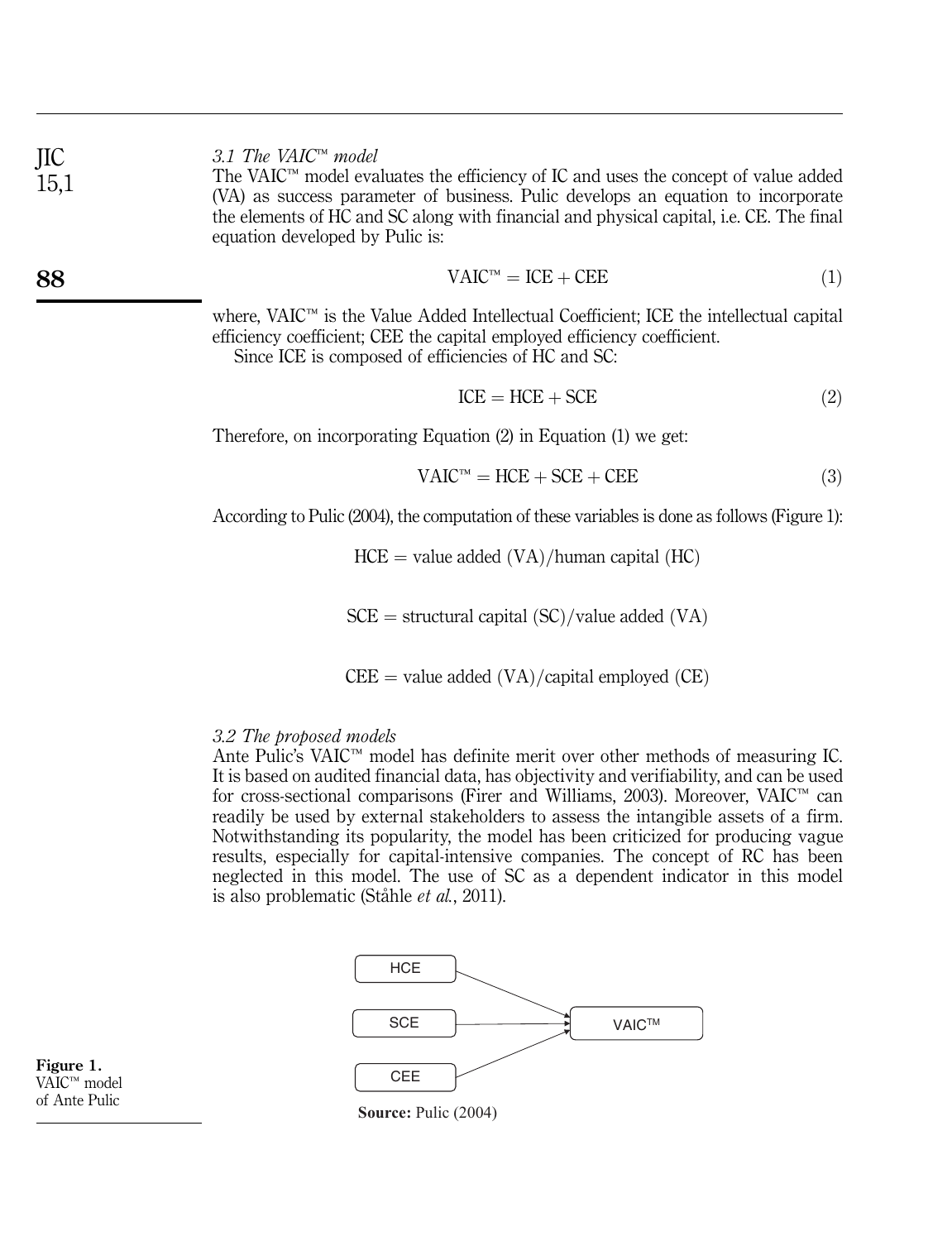In the extended models being presented in this study, RC has been incorporated as a new variable in the VAIC $\overline{C}^{\prime\prime\prime}$  model of Pulic (2004). This is in accordance with the prevailing classification of IC. The proxy for RC is marketing, selling and advertising expenses. It is assumed that such expenses are incurred to establish and maintain relationship with external stakeholders (Nazari, 2010). The proxy taken for HC is the employee cost as well as the remuneration of the directors of a company. The SC of the firms is captured through the R&D expenditure incurred. Selection of these proxies is guided by two factors – according to the literature on IC, what constitutes HC, SC and RC; and second, the availability of secondary data on the proxies selected.

With the addition of coefficient of relational capital efficiency (RCE) to the VAIC<sup> $M$ </sup> model, Equation (3) changes to (Figure 2):

$$
e\text{-}VAIC^{\text{TM}} = HCE + SCE + RCE + CEE \tag{4}
$$

Here, e-VAIC<sup>™</sup> is the extended and modified VAIC<sup>™</sup> model.

 $3.2.1$  First model (Model-1). In the VAIC<sup>IM</sup> model, Pulic (2004) has used VA as the success parameter of business. Similar to this, in the first model empirically tested in this paper, VA has been retained as the parameter to verify efficiency of components of IC. In VAIC<sup>TM</sup>, Pulic (2004) exercises discretion in using VA as numerator or denominator to compute efficiency. Nevertheless, the concept of efficiency is best described by the ratio of output to input. Hence, in the present model, VA always appears as the numerator (output). Various efficiencies have been computed as under:

 $HCE =$  human capital efficiency

 $= VA/(emptyee cost + director's remuneration)$ 

 $SCE =$  structural capital efficiency

 $= VA/R&D$  expenses

 $RCE =$  relational capital efficiency

 $= VA/(marketing, selling & advertising expenses)$ 

 $CEE =$  capital employed efficiency

 $= VA/capital$  employed

Hence, in Model-1,  $e\text{-}VAIC^{\text{M}} = HCE + SCE + RCE + CEE$ , where the efficiency parameter is VA.

*3.2.2 Second model (Model-2)*. Pulic uses VA as numerator/denominator to compute efficiency of variables. This, according to Ståhle  $et \ al.$  (2011), inflates the numerical



Figure 2. The extended and modified VAIC $T^M$  $(e-VAIC<sup>TM</sup>)$  model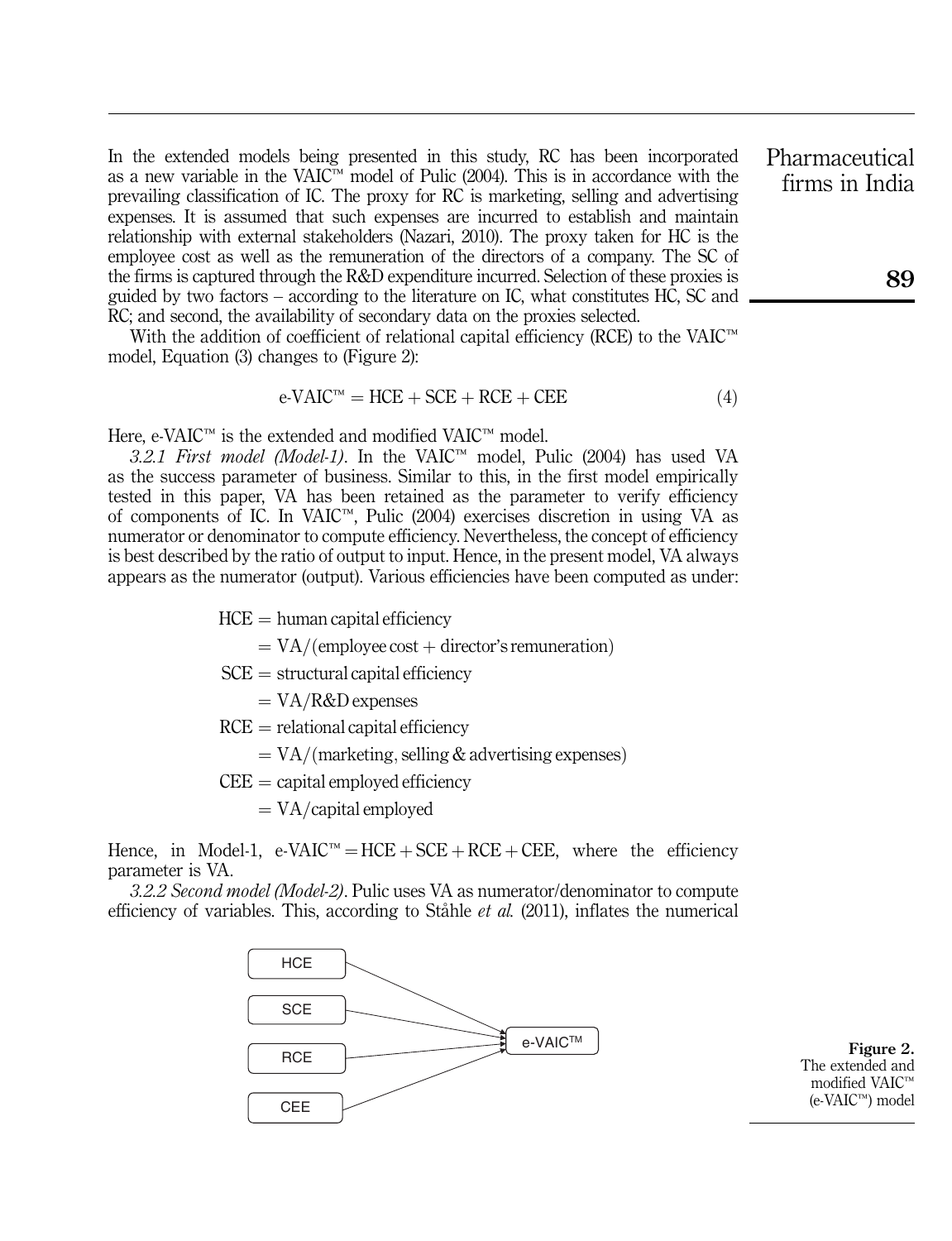values of VAIC<sup> $m$ </sup> (especially in case of capital-intensive companies) and results in vague outcomes. Nazari (2010) has used "net sales" figures instead of VA to calculate variables. Similarly, in the second model proposed for empirical investigation, net sales has been used to calculate the efficiency of variables. Various components of e-VAIC<sup> $m$ </sup> have been estimated as:

 $HCE = net sales/(employee cost + director's remuneration)$ 

 $SCE = net sales/R&D$  expenses

 $RCE = net sales/(marketing, selling & advertising expenses)$ 

 $CEE = net sales/capital employed$ 

Thus, in Model-2,  $e\text{-}VAIC^{\text{M}} = HCE + SCE + RCE + CEE$ , where the efficiency parameter is net sales.

*3.2.3 Third model (Model-3)*. The two models proposed earlier are efficiency models wherein VA and net sales have been used as parameters for determining efficiency. In the third model presented in this study, similar to Nazari (2010), human capital intensity (HCI), structural capital intensity (SCI), relational capital intensity (RCI) and capital employed intensity (CEI) have been used to determine  $e$ -VAIC<sup> $n$ </sup>. The Intensities shall be calculated as:

HCI (human capital intensity) = (employee cost  $+$  director's remuneration) /net sales

SCI (structural capital intensity) =  $R&D$  expenses/net sales

RCI (relational capital intensity) = (marketing, selling  $\&$  advertising expenses)/net sales

 $CEI$  (capital employed intensity) = capital employed/net sales

Therefore, Model-3 is an Intensity-model in which e-VAIC<sup> $m$ </sup> = HCI + SCI + RCI + CEI.

#### *3.3 Dependent variables*

The measures of organizational performance are taken as dependent variables for regression equation. In accordance with the existing research studies on  $VAC^M$ , two measures of firm performance are being considered – ROA (Firer and Williams, 2003; Shiu, 2006; Gan and Saleh, 2008; Kamath, 2008; Ghosh and Mondal, 2009; Junior *et al.*, 2010; Chang and Hsieh, 2011; Clarke *et al.*, 2011; Phusavat *et al.*, 2011; Mehralian *et al.*, 2012; Pal and Soriya, 2012) and; return on sales (ROS) (Hoskisson *et al.*, 1993; Tallman and Li, 1996; Palich *et al.*, 2000). These dependent variables shall be estimated as:

ROA – calculated as net income divided by average total assets (TA); and ROS – calculated as EBITDA divided by net sales.

To compute ROA, the predominant practice is to use TA as the denominator. However, since the net income is a flow measure and TA is a static quantity, use of average TA is preferable and is consistent with the matching principle of accounting ( Jewell and Mankin, 2011).

#### *3.4 Independent variables*

As discussed in Section 3.2, the measures of independent variables are:

HCE and HCI; SCE and SCI;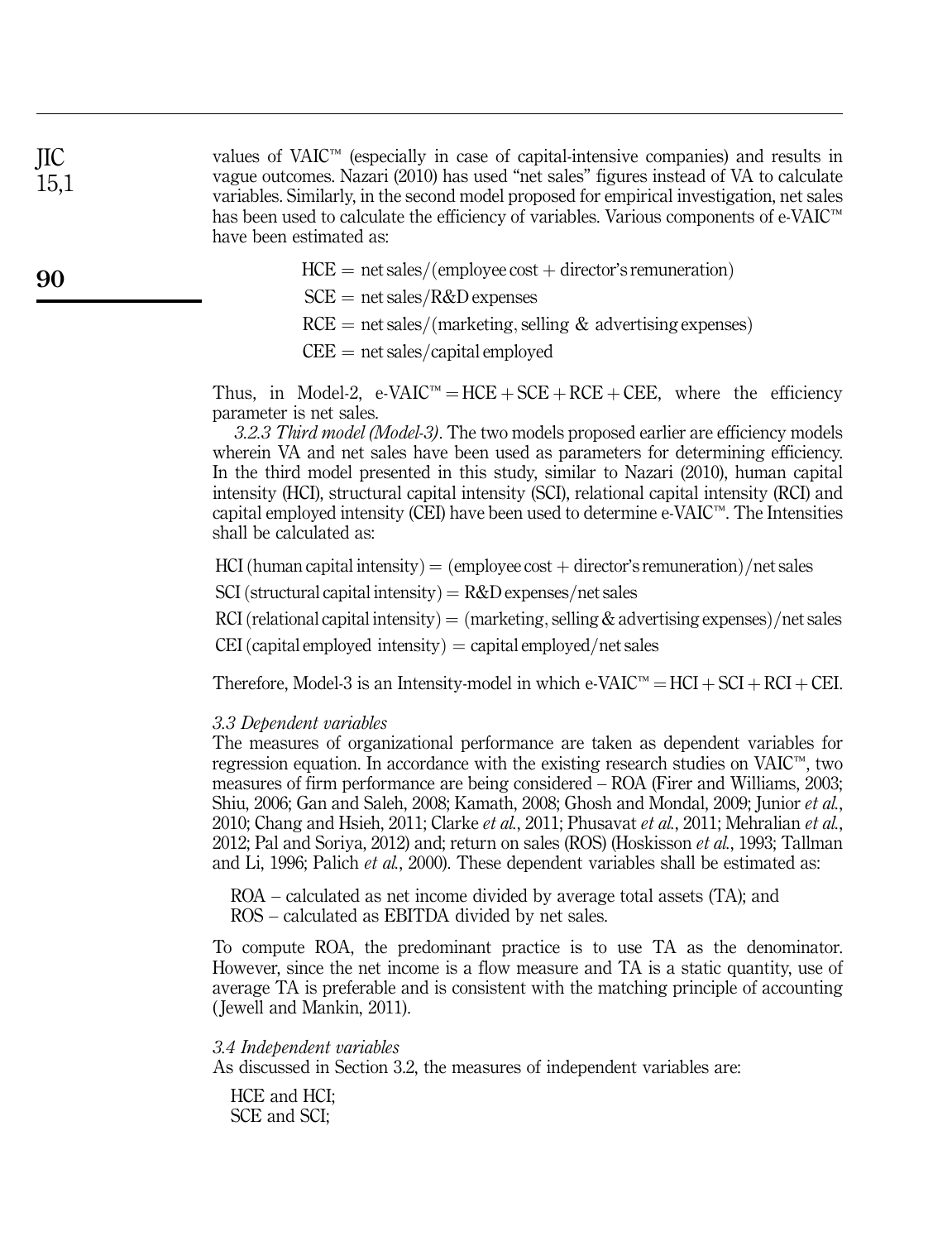| RCE and RCI; and | Pharmaceutical |
|------------------|----------------|
| CEE and CEI.     | firms in India |

91

# *3.5 Control variables*

Most of the past studies interlinking IC and firm performance have controlled for firm size, leverage and industry (Firer and Stainbank, 2003; Abidin *et al.*, 2009; Zéghal and Maaloul, 2010; Clarke *et al.*, 2011). Since the firms selected for this study belong to the same industry and are of comparable size, no control variables are being used in the regression equations.

## *3.6 Operationalization of hypotheses*

Multiple regression equations shall be applied on the three new models proposed in this paper to find results and draw conclusions. The resultant analysis shall be used to answer the three hypotheses stated in the Section 2.5. Hence, testing of the proposed models is precursor to the hypotheses testing. For each research hypothesis, all the three new models are being tested. For the third hypothesis,  $VAIC^{m}$  model has been included as well. The multiple regression equation developed to answer first hypothesis is:

> Performance (ROA; ROS)  $= \alpha + \beta_1 \text{ICE}(\text{Model-1}; \text{Model-2}; \text{Model-3}) + \varepsilon$

In the second hypothesis, impact of components of IC on the performance of pharmaceutical firms in India is to be examined. The corresponding equation shall be:

> Performance (ROA; ROS)  $= \alpha + \beta_1(\text{HCE}; \text{HCI}) + \beta_2(\text{SCE}; \text{SCI}) + \beta_3(\text{RCE}; \text{RCI}) + \varepsilon$

To address the third research hypothesis, i.e. the comparative analysis of  $VALC^{\omega}$  and the proposed models, the regression equation shall be:

> Performance (ROA; ROS)  $=\alpha + \beta_1(\text{Model-1}; \text{Model-2}; \text{Model-3}; \text{VALC}^{\text{TM}} \text{ model}) + \varepsilon$

## 4. Results and discussions

The findings of the regression equations are present in the Tables I-III. Table I addresses the first hypothesis and measures the effect of IC on the performance of pharmaceutical firms in India. Amongst the three models applied to explain the strength of relationship between IC and ROA, the third model (Model-3) has the best coefficient of determination of 14.2 per cent. This model has the highest *F*-value of 25.217 which is significant at 95 per cent confidence interval. The *F*-values for Models 1 and 2 are statistically insignificant. In case of ROS as dependent variable, Model-1  $(R^2 = 6$  per cent; *F*-value = 9.653; *p*-value = 0.002 significant at  $\alpha = 5$  per cent) gives the best performance, the other two models having insignificant *F* and *t*-values.

The Table II illustrates the regression results of IC components and firm performance. HC, SC and RC of the three models have been regressed against the two performance variables – ROA and ROS. With a coefficient of determination of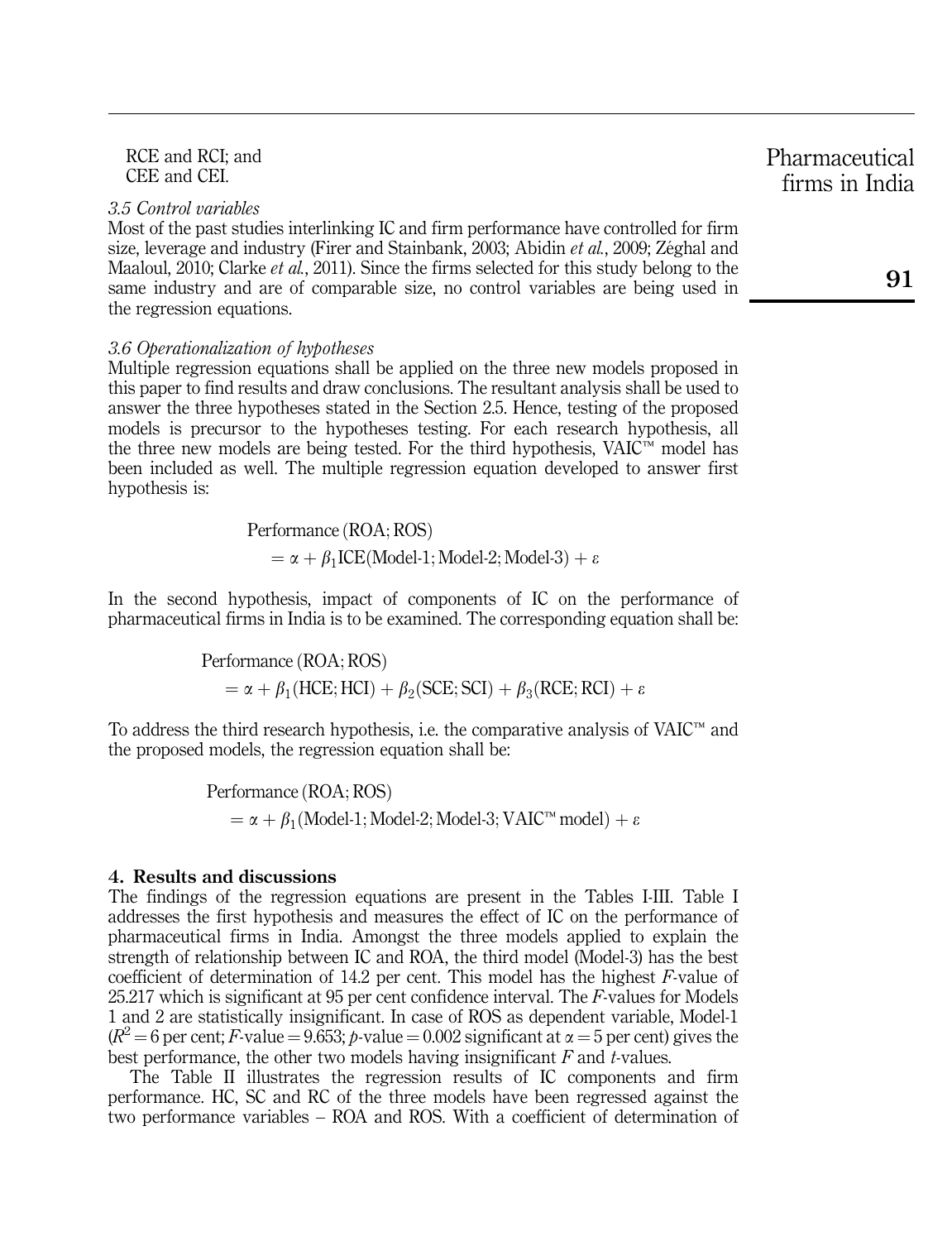| $\text{JIC}_{15,1}$                  | Dependent<br>variable           | Model          | $R^2$ | $F$ -value | $b-value$ | Coefficients             | t-value                  | Significance                  |
|--------------------------------------|---------------------------------|----------------|-------|------------|-----------|--------------------------|--------------------------|-------------------------------|
|                                      | <b>ROA</b>                      | 1              | 0.022 | 3.422      | 0.066     | Constant                 | 20.510                   | $0.000*$                      |
| 92                                   |                                 | $\overline{2}$ | 0.013 | 1.977      | 0.162     | M-1<br>Constant<br>$M-2$ | 1.850<br>20.182<br>1.406 | $0.000*$<br>$0.000*$<br>0.162 |
|                                      |                                 | 3              | 0.142 | 25.217     | $0.000*$  | Constant<br>$M-3$        | 13.164<br>$-5.022$       | $0.000*$<br>$0.000*$          |
|                                      | <b>ROS</b>                      | 1              | 0.060 | 9.653      | $0.002*$  | Constant<br>$M-1$        | 1.427<br>3.107           | 0.156<br>$0.002*$             |
|                                      |                                 | 2              | 0.001 | 0.149      | 0.700     | Constant<br>$M-2$        | 2.699<br>0.387           | $0.008*$<br>0.700             |
| Table I.<br>Regression results of IC |                                 | 3              | 0.007 | 1.026      | 0.313     | Constant<br>$M-3$        | 0.010<br>1.013           | 0.992<br>0.313                |
| and performance of firms             | Notes: $n = 154$ . * $b < 0.05$ |                |       |            |           |                          |                          |                               |

|                       | Dependent<br>variable           | Model            | $R^2$ | $F$ -value | $b-value$ | Coefficients                | t-value   | Significance |
|-----------------------|---------------------------------|------------------|-------|------------|-----------|-----------------------------|-----------|--------------|
|                       | <b>ROA</b>                      | $\mathbf{1}$     | 0.078 | 4.204      | $0.007*$  | Constant                    | 20.007    | $0.000*$     |
|                       |                                 |                  |       |            |           | HCE                         | 1.725     | 0.087        |
|                       |                                 |                  |       |            |           | <b>SCE</b>                  | 2.014     | $0.046*$     |
|                       |                                 |                  |       |            |           | $\ensuremath{\text{RCE}}$   | $-2.769$  | $0.006*$     |
|                       |                                 | $\overline{2}$   | 0.130 | 7.481      | $0.000*$  | Constant                    | 5.518     | $0.000*$     |
|                       |                                 |                  |       |            |           | HCE                         | 3.601     | $0.000*$     |
|                       |                                 |                  |       |            |           | <b>SCE</b>                  | 1.947     | $0.053*$     |
|                       |                                 |                  |       |            |           | RCE                         | $-3.513$  | $0.001*$     |
|                       |                                 | 3                | 0.244 | 16.107     | $0.000*$  | Constant                    | 11.745    | $0.000*$     |
|                       |                                 |                  |       |            |           | HCI                         | $-3.085$  | $0.002*$     |
|                       |                                 |                  |       |            |           | <b>SCI</b>                  | $-6.151$  | $0.000*$     |
|                       |                                 |                  |       |            |           | RCI                         | 1.589     | 0.114        |
|                       | <b>ROS</b>                      | $\mathbf{1}$     | 0.980 | 2419.869   | $0.000*$  | Constant                    | $-19.089$ | $0.000*$     |
|                       |                                 |                  |       |            |           | HCE                         | 61.903    | $0.000*$     |
|                       |                                 |                  |       |            |           | $\ensuremath{\mathsf{SCE}}$ | 1.834     | 0.067        |
|                       |                                 |                  |       |            |           | RCE                         | $-1.047$  | 0.297        |
|                       |                                 | $\boldsymbol{2}$ | 0.009 | 0.456      | 0.713     | Constant                    | 2.045     | $0.043*$     |
|                       |                                 |                  |       |            |           | ${\rm HCE}$                 | $-1.030$  | 0.305        |
|                       |                                 |                  |       |            |           | <b>SCE</b>                  | $-0.476$  | 0.635        |
|                       |                                 |                  |       |            |           | $\ensuremath{\text{RCE}}$   | $-0.096$  | 0.924        |
|                       |                                 | 3                | 0.022 | 1.132      | 0.338     | Constant                    | $-0.751$  | 0.454        |
| Table II.             |                                 |                  |       |            |           | HCI                         | 1.747     | 0.083        |
| Regression results of |                                 |                  |       |            |           | SCI                         | $-0.258$  | 0.797        |
| IC components and     |                                 |                  |       |            |           | RCI                         | 0.064     | 0.949        |
| performance of firms  | Notes: $n = 154$ . * $p < 0.05$ |                  |       |            |           |                             |           |              |
|                       |                                 |                  |       |            |           |                             |           |              |

> 24.4 per cent, Model-3 is the best predictor of ROA for the selected pharmaceutical firms. This result is consistent with the findings of Table I. All the three models have significant *F*-values. The newly introduced variable, RC, has negative but significant *t*-values for Models 1 and 2. In Model-3, the same is positive but insignificant. When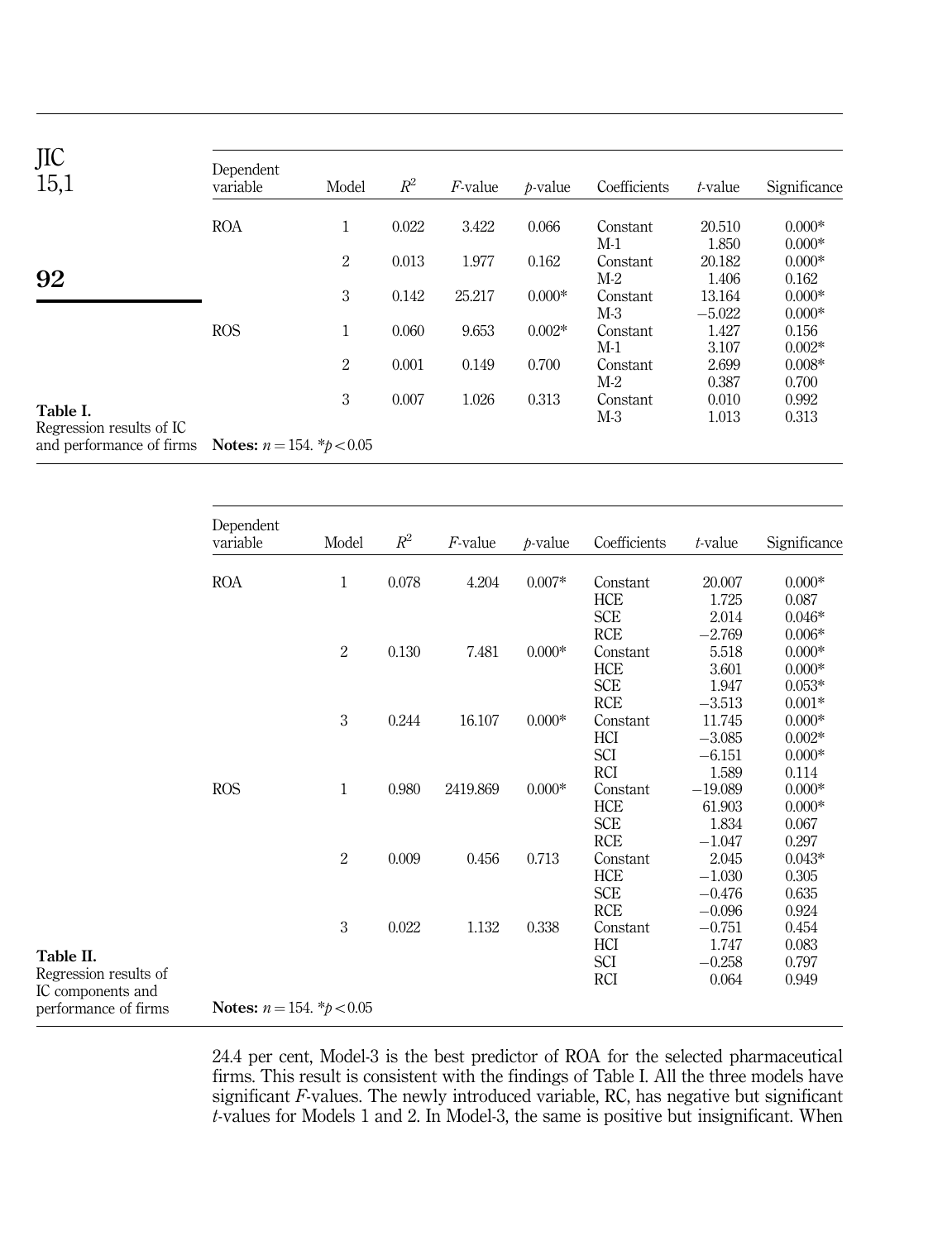| Dependent<br>variable           | Model            | $\mathbb{R}^2$ | $F$ -value | $p$ -value | Coefficients                                                     | $t$ -value                                            | Significance                                          | Pharmaceutical<br>firms in India   |
|---------------------------------|------------------|----------------|------------|------------|------------------------------------------------------------------|-------------------------------------------------------|-------------------------------------------------------|------------------------------------|
| <b>ROA</b>                      | $\mathbf{1}$     | 0.086          | 3.492      | $0.009*$   | Constant<br><b>HCE</b><br><b>SCE</b><br><b>RCE</b>               | 17.387<br>1.801<br>2.136<br>$-2.822$                  | $0.000*$<br>0.074<br>$0.034*$<br>$0.005*$             | 93                                 |
|                                 | $\boldsymbol{2}$ | 0.134          | 5.772      | $0.00*$    | <b>CEE</b><br>Constant<br><b>HCE</b><br><b>SCE</b><br><b>RCE</b> | $-1.153$<br>4.515<br>3.482<br>1.667<br>$-3.334$       | 0.251<br>$0.000*$<br>$0.001*$<br>0.098<br>$0.001*$    |                                    |
|                                 | 3                | 0.252          | 12.550     | $0.000*$   | <b>CEE</b><br>Constant<br>HCI<br><b>SCI</b><br><b>RCI</b>        | 0.831<br>11.841<br>$-2.841$<br>$-5.804$<br>1.527      | 0.407<br>$0.000*$<br>$0.005*$<br>$0.000*$<br>0.129    |                                    |
|                                 | VAIC™            | 0.612          | 78.239     | $0.000*$   | <b>CEI</b><br>Constant<br><b>HCE</b><br><b>SCE</b><br><b>CEE</b> | $-1.290$<br>$-6.101$<br>$-7.153$<br>9.902<br>13.516   | 0.199<br>$0.000*$<br>$0.000*$<br>$0.000*$<br>$0.000*$ |                                    |
| <b>ROS</b>                      | $\mathbf{1}$     | 0.980          | 1865.730   | $0.000*$   | Constant<br><b>HCE</b><br><b>SCE</b><br><b>RCE</b>               | $-17.422$<br>62.447<br>1.596<br>$-0.957$              | $0.000*$<br>$0.000*$<br>0.113<br>0.340                |                                    |
|                                 | $\boldsymbol{2}$ | 0.032          | 1.226      | 0.302      | <b>CEE</b><br>Constant<br><b>HCE</b><br><b>SCE</b><br><b>RCE</b> | 2.257<br>2.693<br>$-0.823$<br>0.016<br>$-0.391$       | $0.025*$<br>$0.008*$<br>0.412<br>0.988<br>0.696       |                                    |
|                                 | $\sqrt{3}$       | 0.880          | 274.361    | $0.000*$   | <b>CEE</b><br>Constant<br>HCI<br><b>SCI</b><br><b>RCI</b>        | $-1.874$<br>$-5.402$<br>$-0.403$<br>$-6.970$<br>1.778 | 0.063<br>$0.000*$<br>0.687<br>$0.000*$<br>0.077       |                                    |
|                                 | VAIC™            | 0.979          | 2364.210   | $0.000*$   | <b>CEI</b><br>Constant<br><b>HCE</b><br><b>SCE</b><br><b>CEE</b> | 32.709<br>$-3.380$<br>73.771<br>$-3.174$<br>1.599     | $0.000*$<br>$0.001*$<br>$0.000*$<br>$0.002*$<br>0.112 | Table III.<br>Comparative analysis |
| Notes: $n = 154$ . * $p < 0.05$ |                  |                |            |            |                                                                  |                                                       |                                                       | of proposed models<br>and VAIC™    |

ROS is the dependent parameter, Model-1 has the highest value of coefficient of determination  $(R^2 = 98$  per cent). The *F*-value is 2419.87 and is significant at 95 per cent confidence interval. The *F*-values of other two models and most of the *t*-values (except HCE of Model-1 and constants of Models 1 and 2) are not statistically significant (at  $\alpha = 5$  per cent).

In Table III, results of the third hypothesis, i.e. comparative performance of the three proposed models *vis-à-vis* the VAIC™ model, have been shown. For ROA as the measure of firm performance, the VAIC<sup>TM</sup> model has the highest  $R^2$  value of 61.2 per cent followed by Model-3 ( $R^2 = 25.2$  per cent), Model-2 ( $\overline{R}^2 = 13.4$  per cent) and Model-1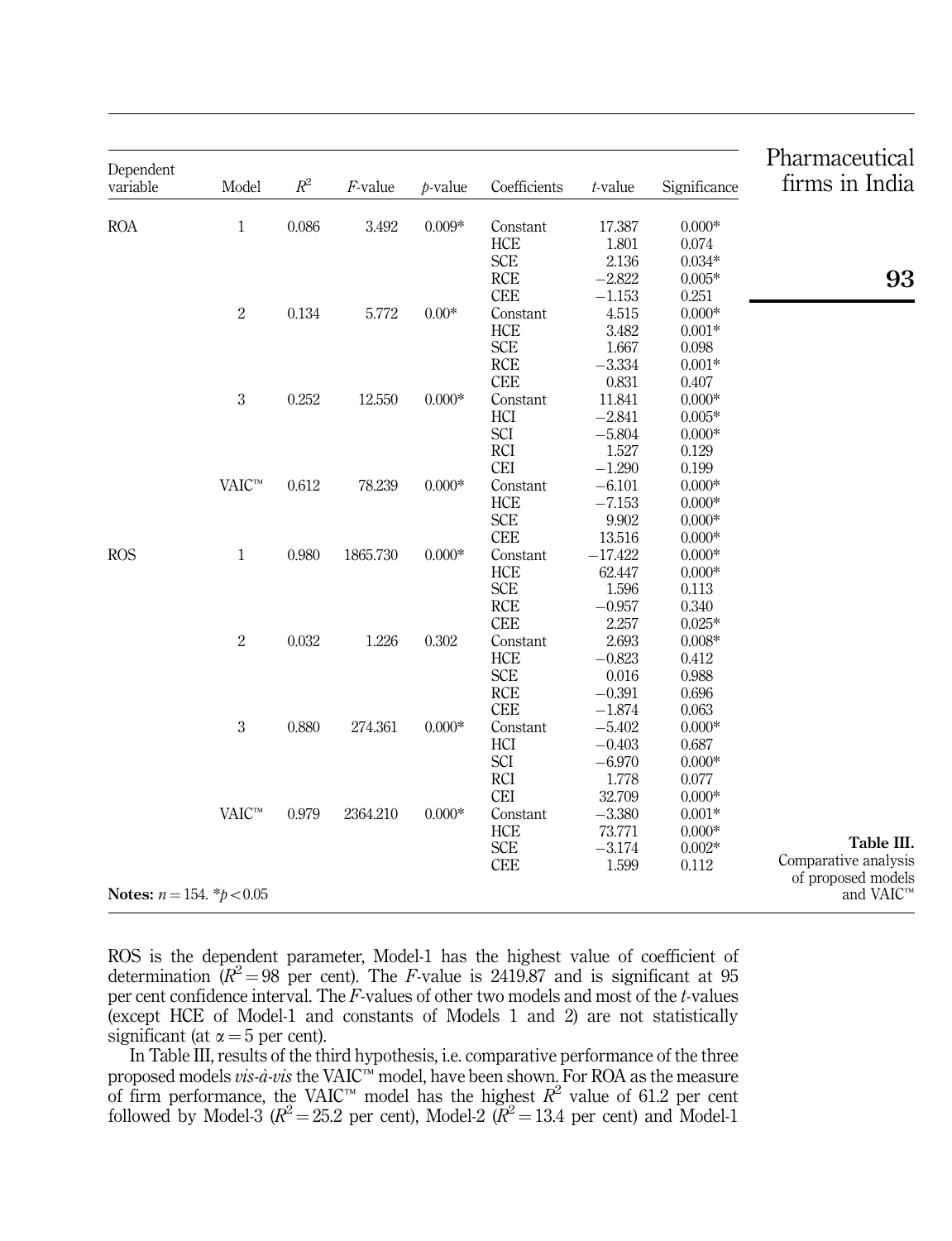$(R^2 = 8.6$  per cent). The *F*-value is significant for all the four models. The *t*-value of RCE is significant but negative for the Models 1 and 2. In Model-3, the RCI is statistically insignificant at  $\alpha = 5$  per cent. In the case of ROS as dependent variable for firms' performance, Model-1 gives the best result with  $R^2$  value of 98 per cent. This is marginally better than the coefficient of determination of  $\text{VAL}C^{\text{m}}$  which has the value of 97.9 per cent. Model-3 with  $R^2$  value of 88 per cent and Model-2 ( $R^2 = 3.2$  per cent) follow. Apart from Model-2, the *F*-value is significant for all the other three models. For ROS, the *t*-value for the newly introduced variable RC is not significant for all the three models proposed in this research study.

The results of the data analysis have been summerized in Table IV. Cases of positive relation between IC and performance of firms support the first two hypotheses. When IC is measured at aggregate and component levels, Model-3 is the best predictor of ROA. However, in case of ROS, Model-1 has shown better results. The  $R^2$  values have generally remained higher when ROA was taken as dependent variable. This suggests that between the two variables – ROA and ROS, ROA shall be the preferred parameter for performance assessment of pharmaceutical firms in India. This inference holds true for the first two hypotheses. The scenario, however, changes while investigating the third hypothesis. When CE, the proxy for physical and financial capital, is added to the models, ROS becomes the preferred choice as performance variable. During comparative analysis of the three proposed models and VAIC™, the VAIC™ model has high  $R^2$  value for both – ROA and ROS. Nevertheless, in case of ROS, Model-1 is marginally better than VAIC<sup>TM</sup>. Addition of RC as a new variable in the proposed models has failed to significantly impact the models. Statistically significant *t*-values of RC are found only for Models-1 and 2 and that too, with negative values for *t*-statistics.

# 5. Conclusion

This research paper aims to measure IC of Indian pharmaceutical companies and its impact on their performance. It is also a preliminary attempt to develop models which can measure IC of firms through secondary data. For measurement of IC and its components and their impact on the performance of firms,  $VAIC^m$  model of Pulic (2004) provides the template. But, since  $VAL{C<sup>TM</sup>}$  does not incorporate RC in its model and leads to overvaluation of capital-intensive companies, this paper extends and modifies the basic VAIC<sup> $M$ </sup> model to address these shortcomings. Consequently, three new models have been proposed and empirically tested.

The regression results on the data set selected for this study show instances of positive relation between IC and its components (independent variables) and performance (dependent variables). This is especially true when the performance variable is ROA. The findings are analogous to the results reported by Mehralian *et al.* (2012) in Iran, Kamath (2008) in India, Sharabati *et al.* (2010) in

| Dependent variable                                                     | Best-fit model |  |
|------------------------------------------------------------------------|----------------|--|
| ROA                                                                    | Model-3        |  |
| <b>ROS</b>                                                             | Model-1        |  |
| <b>ROA</b>                                                             | Model-3        |  |
| <b>ROS</b>                                                             | Model-1        |  |
| Comparative analysis of $VAICTM$ and the proposed models<br><b>ROA</b> | VAIC™          |  |
| <b>ROS</b>                                                             | Model-1        |  |
|                                                                        |                |  |

JIC 15,1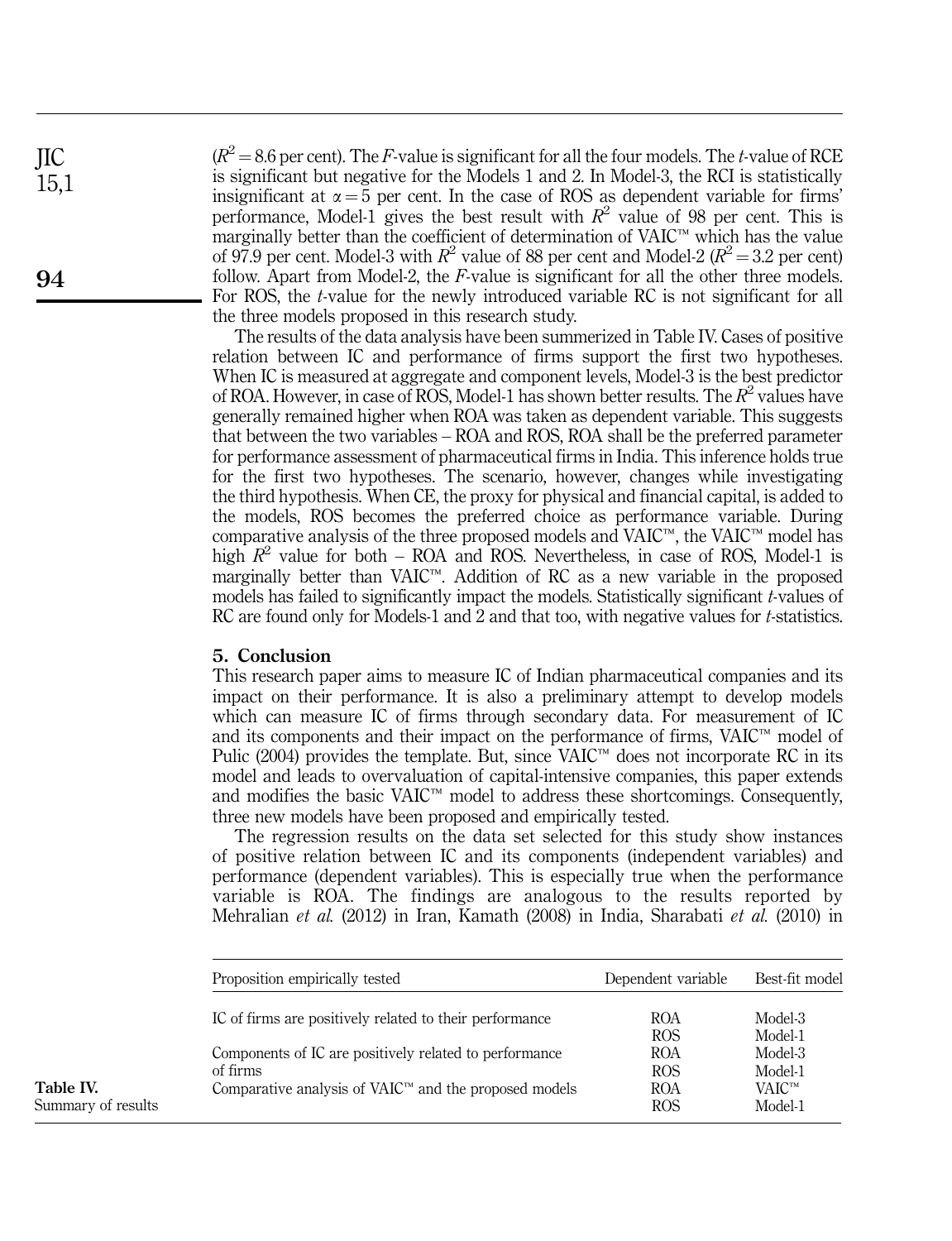Jordan, Bollen *et al.* (2005) on the German pharmaceutical firms, Chen *et al.* (2010) on US healthcare industry and Pal and Soriya (2012) and Ghosh and Mondal (2009) on Indian firms. In case of ROA, Model-3 gives the best values for coefficient of determination. When ROS is the performance variable, Model-1 has the highest  $R^2$  values. The regression results indicate that for studying the impact of IC on performance of pharmaceutical firms in India, ROA should be preferred rather than ROS. However, if physical capital (CE as its proxy) is included in the model along with IC, regression results are robust for ROS instead. To examine the third hypothesis, a comparative analysis of the models was done. During this investigation, VAIC<sup>TM</sup> gave better results when ROA was the dependent variable. In comparison, when dependent variable was ROS, Model-1 provided better results. Based on popular typology of IC, RC was added as a new variable in the proposed models. In majority of cases, this variable has not shown significant relationship with the performance variables. Hence, irrespective of theoretical support for RC, this variable is of little empirical value in the models.

The findings of this research work have implications for practitioners as well as academicians. Managers may use the results for value creation and evaluation purposes. There is a stream of researchers who use secondary data for assessment of IC. For such scholars, this paper presents alternative models for valuation of IC. Since most of the researchers have used original VAIC<sup> $m$ </sup> model only, this paper adds novelty with inclusion of RC as a new variable in the model. Use of new proxies for components of IC is the other innovativeness of this paper. Ståhle *et al.* (2011) have written extensive criticism on the VAIC<sup>TM</sup> model. The authors highlight issues such as non-inclusion of RC in the model, discrepancies arising due to use of VA and overlapping variables, simultaneous use of flow and static measures in the VAIC $\mathbb{M}$  equation, etc. This study mitigates these shortcomings by proposing new models which are theoretically consistent.

This research work has few limitations. First, the limitations inherent in the VAIC<sup>TM</sup> model are applicable to the proposed models as well (e.g. inability of VAIC<sup>TM</sup> to measure IC in greater details as demonstrated by DIC and SC methods). Second, non-availability of data on most of the variables/components of IC due to their inadequate/non-reporting by firms affects the choice of proxies being used for various components of IC. Lastly, since this study has been conducted on a single industry, generalization and extrapolation of findings will require caution. This study is context and data-specific which leaves a scope for extension of this work. Further study can be done with a multi-industry data set for better generalization of results. Researchers may also contemplate use of other proxies for development of newer models for valuation of IC.

## References

- Abdulsalam, F., Al-Qaheri, H. and Al-Khayyat, R. (2011), "The intellectual capital performance of Kuwaiti banks: an application of VAIC™ model", *iBusiness*, Vol. 3 No. 1, pp. 88-96.
- Abidin, Z.Z., Kamal, N.M. and Jusoff, K. (2009), "Board structure and corporate performance in Malaysia", *International Journal of Economics and Finance*, Vol. 1 No. 1, pp. 150-164.
- Bharathi, K.G. (2010), "The intellectual capital performance of banking sector in Pakistan", *Pakistan Journal of Commerce & Social Science*, Vol. 4 No. 1, pp. 81-99.
- Bhartesh, K.R. and Bandyopadhyay, A.K. (2005), "Intellectual capital: concept and its measurement", *Finance India*, Vol. 19 No. 4, pp. 1365-1374.
- Bhasin, M.L. (2011), "Disclosure of intellectual capital in annual reports: an empirical study of the Indian IT corporations", *Modern Economy*, Vol. 2 No. 4, pp. 455-467.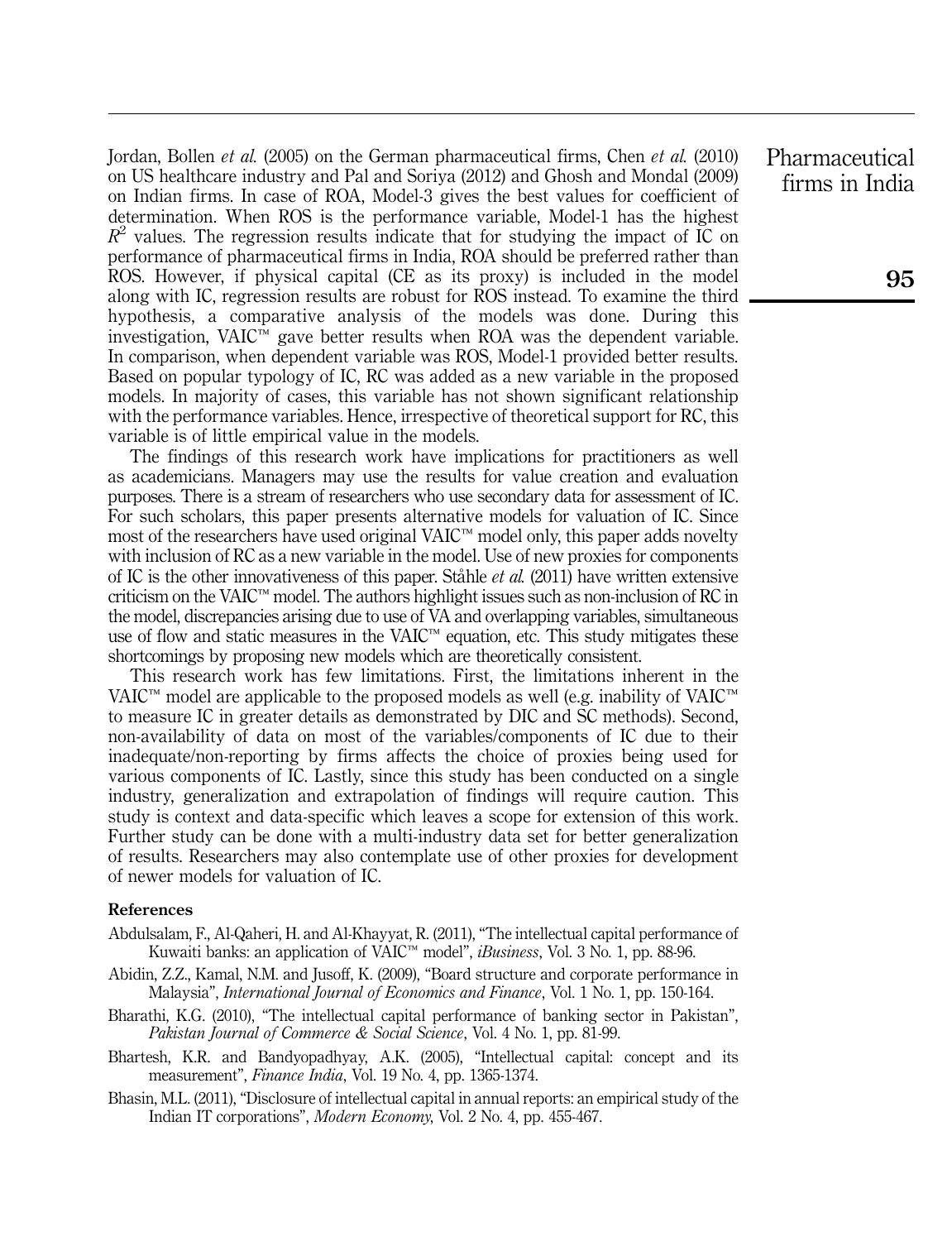| Bollen, L., Vergauwen, P. and Schnieders, S. (2005), "Linking intellectual capital and intellectual<br>property to company performance", Management Decision, Vol. 43 No. 9, pp. 1161-1185.                                                 |
|---------------------------------------------------------------------------------------------------------------------------------------------------------------------------------------------------------------------------------------------|
| Bontis, N., Dragonetti, N.C., Jacobsen, K. and Roos, G. (1999), "The knowledge toolbox: a review<br>of the tools available to measure and manage intangible resources", <i>European</i><br>Management Journal, Vol. 17 No. 4, pp. 391-402.  |
| Brennan, N. and Connell, B. (2000), "Intellectual capital: current issues and policy implications",<br>Journal of Intellectual Capital, Vol. 1 No. 3, pp. 206-240.                                                                          |
| Brooking, A. (1996), Intellectual Capital: Core Assets for the Third Millennium, Intl Thomson<br>Business Press, London.                                                                                                                    |
| Chang, W.S. and Hsieh, J.J. (2011), "Intellectual capital and value creation $-$ is innovation capital<br>a missing link?", International Journal of Business and Management, Vol. 6 No. 2, pp. 3-12.                                       |
| Chen, M.Y., Lin, J.Y., Hsiao, T.Y. and Lin, T.W. (2010), "Invested resource, competitive intellectual<br>capital, and corporate performance", Journal of Intellectual Capital, Vol. 11 No. 4,<br>pp. 433-450.                               |
| Choudhury, J. (2010), "Performance impact of intellectual capital: a study of Indian IT sector",<br>International Journal of Business and Management, Vol. 5 No. 9, pp. 72-80.                                                              |
| Choudhury, J. and Mishra, B. (2010), "Theoretical and empirical investigation of impact of<br>developmental HR configuration on human capital management", International Business<br>Research, Vol. 3 No. 4, pp. 181-186.                   |
| Clarke, M., Seng, D. and Whiting, R.H. (2011), "Intellectual capital and firm performance in<br>Australia", Journal of Intellectual Capital, Vol. 12 No. 4, pp. 505-530.                                                                    |
| Crossan, F. (2003), "Research philosophy: towards an understanding", Nurse Researcher, Vol. 11<br>No. 1, pp. 46-55.                                                                                                                         |
| Deol, H.S. (2009), "Strategic environment and intellectual capital of Indian banks", Journal of<br>Intellectual Capital, Vol. 10 No. 1, pp. 109-120.                                                                                        |
| Dumay, J.C. (2009), "Intellectual capital measurement: a critical approach", Journal of Intellectual<br>Capital, Vol. 10 No. 2, pp. 190-210.                                                                                                |
| Edvinsson, L. and Malone, M.S. (1997), Intellectual Capital: Realizing Your Company's True Value<br>by Finding its Hidden Brainpower, HarperBusiness, New York, NY.                                                                         |
| Edvinsson, L. and Sullivan, P. (1996), "Developing a model for managing intellectual capital",<br>European Management Journal, Vol. 14 No. 4, pp. 356-364.                                                                                  |
| Firer, S. and Stainbank, L. (2003), "Testing the relationship between intellectual capital and<br>a company's performance: evidence from South Africa", Meditari Accountancy Research,<br>Vol. 11 No. 1, pp. 25-44.                         |
| Firer, S. and Williams, S.M. (2003), "Intellectual capital and traditional measures of corporate<br>performance", Journal of Intellectual Capital, Vol. 4 No. 3, pp. 348-360.                                                               |
| Gan, K. and Saleh, Z. (2008), "Intellectual capital and corporate performance of technology-intensive<br>companies: Malaysia evidence", Asian Journal of Business and Accounting, Vol. 1 No. 1,<br>pp. 113-130.                             |
| Ghosh, S. and Mondal, A. (2009), "Indian software and pharmaceutical sector IC and financial<br>performance", Journal of Intellectual Capital, Vol. 10 No. 3, pp. 369-388.                                                                  |
| Gigante, G. and Previati, D. (2011), "A knowledge oriented approach to the investigation of Italian<br>banks performances", International Journal of Economics and Finance, Vol. 3 No. 5, pp. 12-23.                                        |
| Gruian, C.M. (2011), "The influence of intellectual capital on Romanian companies' financial<br>performance", Annales Universitatis Apulensis Series Oeconomica, Vol. 2 No. 13, pp. 260-272.                                                |
| Hoskisson, R.E., Hitt, M.A., Johnson, R.A. and Moesel, D.D. (1993), "Construct validity of an<br>objective (entropy) categorical measure of diversification strategy", Strategic Management<br><i>Journal</i> , Vol. 14 No. 3, pp. 215-235. |
|                                                                                                                                                                                                                                             |

96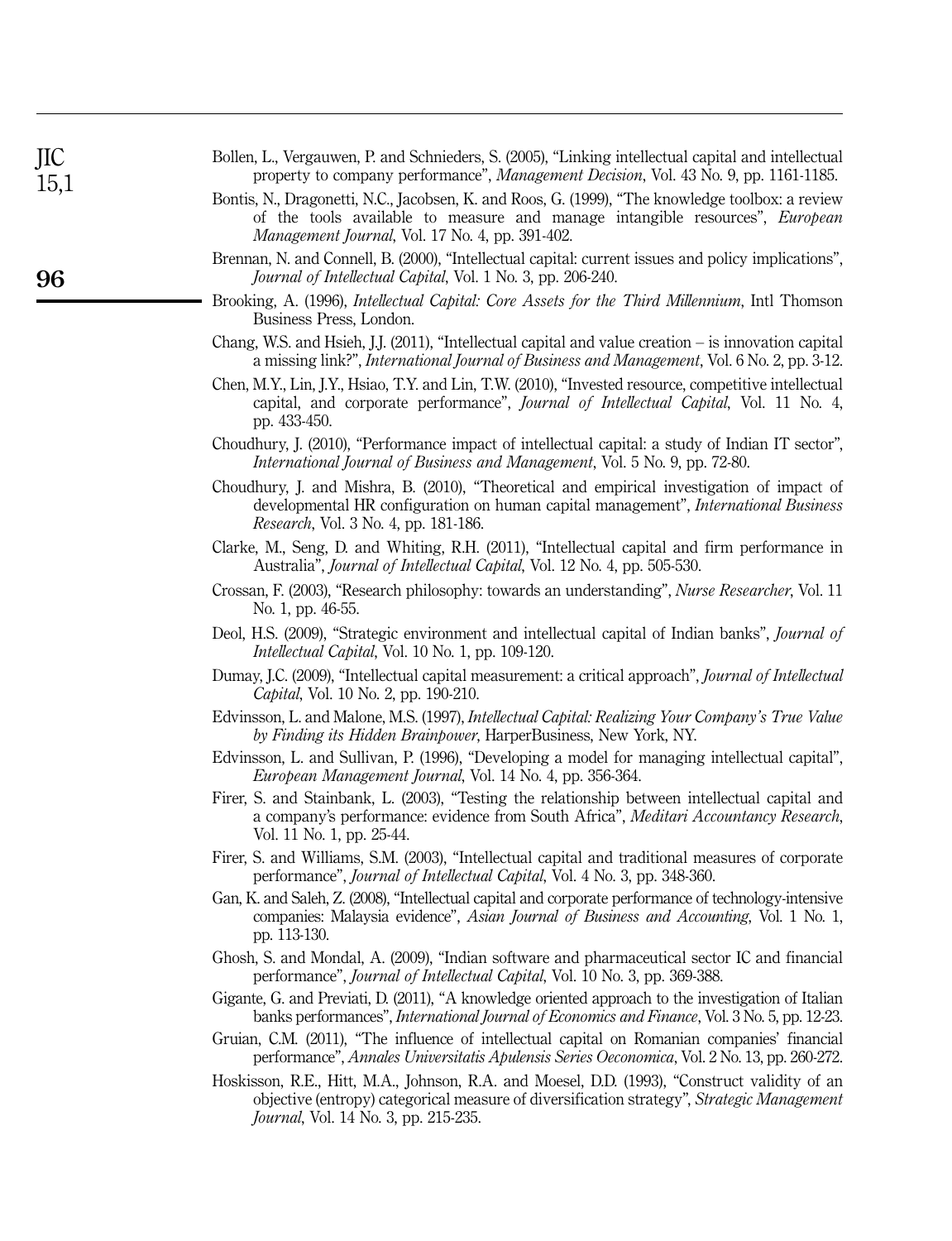- Jewell, J. and Mankin, J.A. (2011), "What is your ROA? An investigation of the many formulas for calculating return on assets", *Academy of Educational Leadership Journal*, Vol. 15, Special Issue, pp. 79-91.
- Jhunjhunwala, S. (2009), "Monitoring and measuring intangibles using value maps: some examples", *Journal of Intellectual Capital*, Vol. 10 No. 2, pp. 211-223.
- Joshi, M., Cahill, D. and Sidhu, J. (2010), "Intellectual capital performance in the banking sector: an assessment of Australian owned banks", *Journal of Human Resource Costing & Accounting*, Vol. 14 No. 2, pp. 151-170.
- Joshi, M., Cahill, D., Sidhu, J. and Kansal, M. (2013), "Intellectual capital and financial performance: an evaluation of the Australian financial sector", *Journal of Intellectual Capital*, Vol. 14 No. 2, pp. 264-285.
- Junior, L., Aguiar, J., Cruz Basso, L. and Kimura, H. (2010), "Intangible assets and value creation at Brazilian companies: an application for the Brazilian textile manufacturing sector", *Journal of Academy of Business and Economics*, Vol. 10 No. 1, pp. 39-52.
- Kamath, B. (2008), "Intellectual capital disclosure in India: content analysis of 'Teck' firms", *Journal of Human Resource Costing & Accounting*, Vol. 12 No. 3, pp. 213-224.
- Kamath, G.B. (2007), "The intellectual capital performance of the Indian banking sector", *Journal of Intellectual Capital*, Vol. 8 No. 1, pp. 96-123.
- Kamath, G.B. (2008), "Intellectual capital and corporate performance in Indian pharmaceutical industry", *Journal of Intellectual Capital*, Vol. 9 No. 4, pp. 684-704.
- Kamath, G.B. (2010), "Intellectual capital efficiency analysis of Indian private sector banks", *The IUP Journal of Bank Management*, Vol. 9 No. 3, pp. 23-36.
- Kannan, G. and Aulbur, W.G. (2004), "Intellectual capital: measurement effectiveness", *Journal of Intellectual Capital*, Vol. 5 No. 3, pp. 389-413.
- Kujansivu, P. and Lönnqvist, A. (2007), "Investigating the value and efficiency of intellectual capital", *Journal of Intellectual Capital*, Vol. 8 No. 2, pp. 272-287.
- Maditinos, D., Chatzoudes, D., Tsairidis, C. and Theriou, G. (2011), "The impact of intellectual capital on firms' market value and financial performance", *Journal of Intellectual Capital*, Vol. 12 No. 1, pp. 132-151.
- Mavridis, D.G. (2004), "The intellectual capital performance of the Japanese banking sector", *Journal of Intellectual Capital*, Vol. 5 No. 1, pp. 92-115.
- Mavridis, D.G. (2005), "Intellectual capital performance determinants and globalization status of Greek listed firms", *Journal of Intellectual Capital*, Vol. 6 No. 1, pp. 127-140.
- Mehralian, G., Rajabzadeh, A., Sadeh, M.R. and Rasekh, H.R. (2012), "Intellectual capital and corporate performance in Iranian pharmaceutical industry", *Journal of Intellectual Capital*, Vol. 13 No. 1, pp. 138-158.
- Murale, V. (2010), "Impact of intellectual capital on firm value: a panel data analysis of Indian IT firms", *Advances in Management*, Vol. 3 No. 7, pp. 49-57.
- Narvekar, R.S. and Jain, K. (2006), "A new framework to understand the technological innovation process", *Journal of Intellectual Capital*, Vol. 7 No. 2, pp. 174-186.
- Nazari, J.A. (2010), "An investigation of the relationship between the Intellectual Capital components and firm's financial performance", unpublished PhD NR69495, University of Calgary, Calgary.
- Pal, K. and Soriya, S. (2012), "IC performance of Indian pharmaceutical and textile industry", *Journal of Intellectual Capital*, Vol. 13 No. 1, pp. 120-137.
- Palich, L.E., Carini, G.R. and Seaman, S.L. (2000), "The impact of internationalization on the diversification-performance relationship: a replication and extension of prior research", *Journal of Business Research*, Vol. 48 No. 1, pp. 43-54.

Pharmaceutical firms in India

97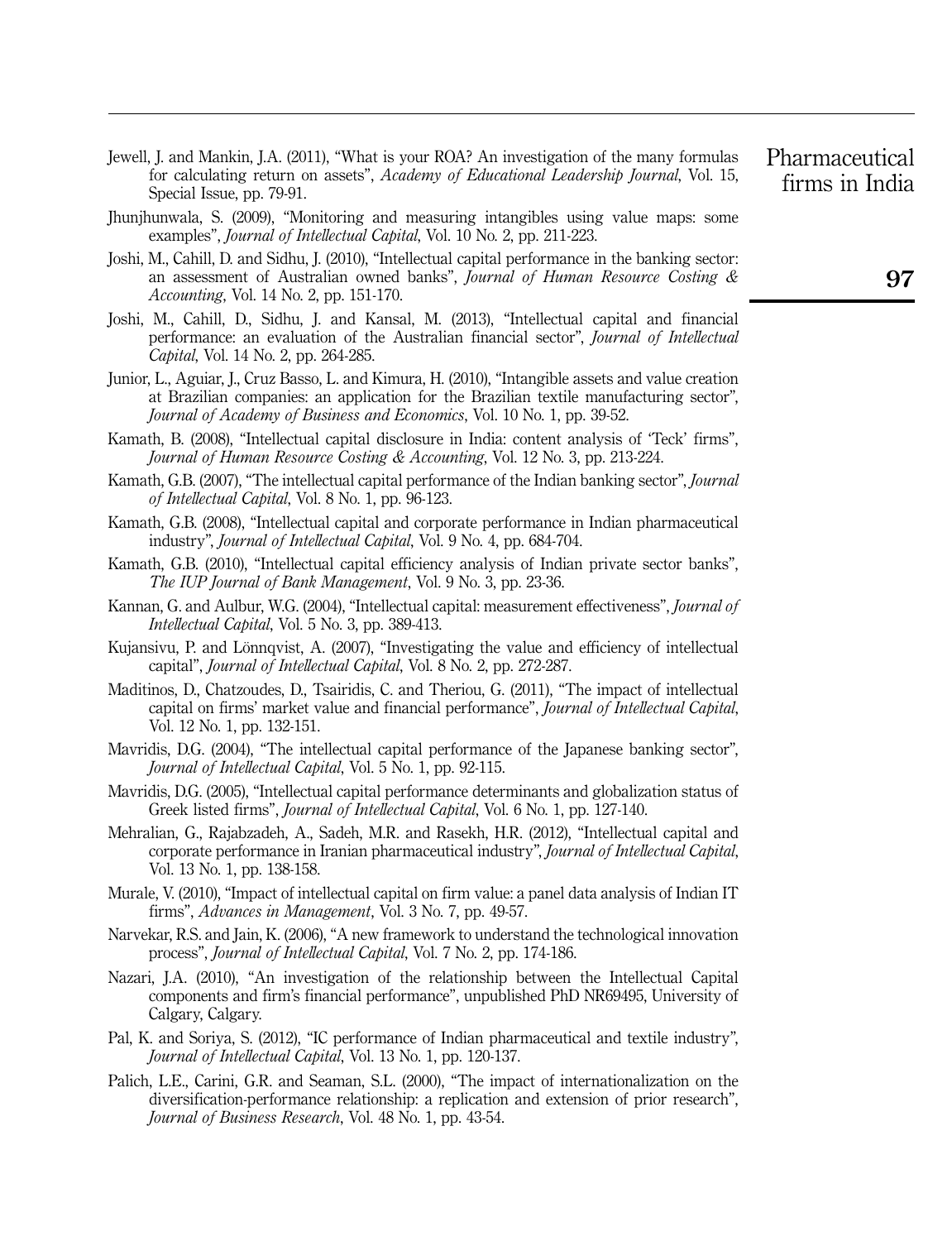| Phusavat, K., Comepa, N., Sitko-Lutek, A. and Ooi, K.B. (2011), "Interrelationships between<br>intellectual capital and performance: empirical examination", <i>Industrial Management</i> &<br>Data Systems, Vol. 111 No. 6, pp. 810-829.                                                                                    |
|------------------------------------------------------------------------------------------------------------------------------------------------------------------------------------------------------------------------------------------------------------------------------------------------------------------------------|
| Pulic, A. (2004), "Intellectual capital-does it create or destroy value?", Measuring Business<br><i>Excellence</i> , Vol 8 No. 1, pp 62-68.                                                                                                                                                                                  |
| Roos, G. and Roos, J. (1997), "Measuring your company's intellectual performance", Long Range<br><i>Planning</i> , Vol. 30 No. 3, pp. 413-426.                                                                                                                                                                               |
| Ruckdeschel, C. (1998), "Intellectual capital: the new wealth of organizations", <i>Performance</i><br>Improvement, Vol. 37 No. 7, pp. 56-59.                                                                                                                                                                                |
| Saleh, N.M., Rahman, M.R.C.A. and Hassan, M.S. (2009), "Ownership structure and intellectual<br>capital performance in Malaysia", Asian Academy of Management Journal of Accounting<br>and Finance, Vol. 5 No. 1, pp. 1-29.                                                                                                  |
| Seetharaman, A., Low, K.L.T. and Saravanan, A. (2004), "Comparative justification on intellectual<br>capital", <i>Journal of Intellectual Capital</i> , Vol. 5 No. 4, pp. 522-539.                                                                                                                                           |
| Sharabati, A.A.A., Jawad, S.N. and Bontis, N. (2010), "Intellectual capital and business<br>performance in the pharmaceutical sector of Jordan", Management Decision, Vol. 48 No. 1,<br>pp. 105-131.                                                                                                                         |
| Shiu, H. (2006), "Application of the VAIC method to measures of corporate performance: a quantile<br>regression approach", Journal of American Academy of Business, Vol. 8 No. 2, pp. 156-160.                                                                                                                               |
| Singh, S. and Kansal, M. (2011), "Voluntary disclosures of intellectual capital: an empirical<br>analysis", Journal of Intellectual Capital, Vol. 12 No. 2, pp. 301-318.                                                                                                                                                     |
| Ståhle, P., Ståhle, S. and Aho, S. (2011), "Value added intellectual coefficient (VAIC): a critical<br>analysis", Journal of Intellectual Capital, Vol. 12 No. 4, pp. 531-551.                                                                                                                                               |
| Sveiby, K.E. (1997b), The New Organizational Wealth: Managing & Measuring Knowledge-Based<br>Assets, Berrett-Koehler Pub, San Francisco, CA.                                                                                                                                                                                 |
| Sveiby, K.E. (2010), "Methods for measuring intangible assets", available at: www.sveiby.com/<br>articles/IntangibleMethods.htm (accessed 27 June 2013).                                                                                                                                                                     |
| Swamy, M. (2004), "Does non-inclusion of intangible asset values lead to distortion of financial<br>statements and mislead judicious financial decision making? Focus on environmental<br>accounting and estimation of knowledge capital values", Journal of Financial Management<br>and Analysis, Vol. 17 No. 1, pp. 77-91. |
| Tallman, S. and Li, J. (1996), "Effects of international diversity and product diversity on the<br>performance of multinational firms", Academy of Management Journal, Vol. 39 No. 1,<br>pp. 179-196.                                                                                                                        |
| Tan, H.P., Plowman, D. and Hancock, P. (2007), "Intellectual capital and financial returns of<br>companies", Journal of Intellectual Capital, Vol. 8 No. 1, pp. 76-95.                                                                                                                                                       |
| Thaker, K. (2001), "Financial management analysis of knowledge capital and earning with<br>reference to selected companies in India", Journal of Financial Management and Analysis,<br>Vol. 14 No. 2, pp. 67-82.                                                                                                             |
| Wahyuni, D. (2012), "The research design maze: understanding paradigms, cases, methods<br>and methodologies", Journal of Applied Management Accounting Research, Vol. 10 No. 1,<br>pp. 69-80.                                                                                                                                |
| Young, C.S., Su, H.Y., Fang, S.C. and Fang, S.R. (2009), "Cross-country comparison of intellectual<br>capital performance of commercial banks in Asian economies", The Service Industries<br>Journal, Vol. 29 No. 11, pp. 1565-1579.                                                                                         |
| Zéghal, D. and Maaloul, A. (2010), "Analysing value added as an indicator of intellectual capital<br>and its consequences on company performance", <i>Journal of Intellectual Capital</i> , Vol. 11<br>No. 1, pp. 39-60.                                                                                                     |
|                                                                                                                                                                                                                                                                                                                              |

98